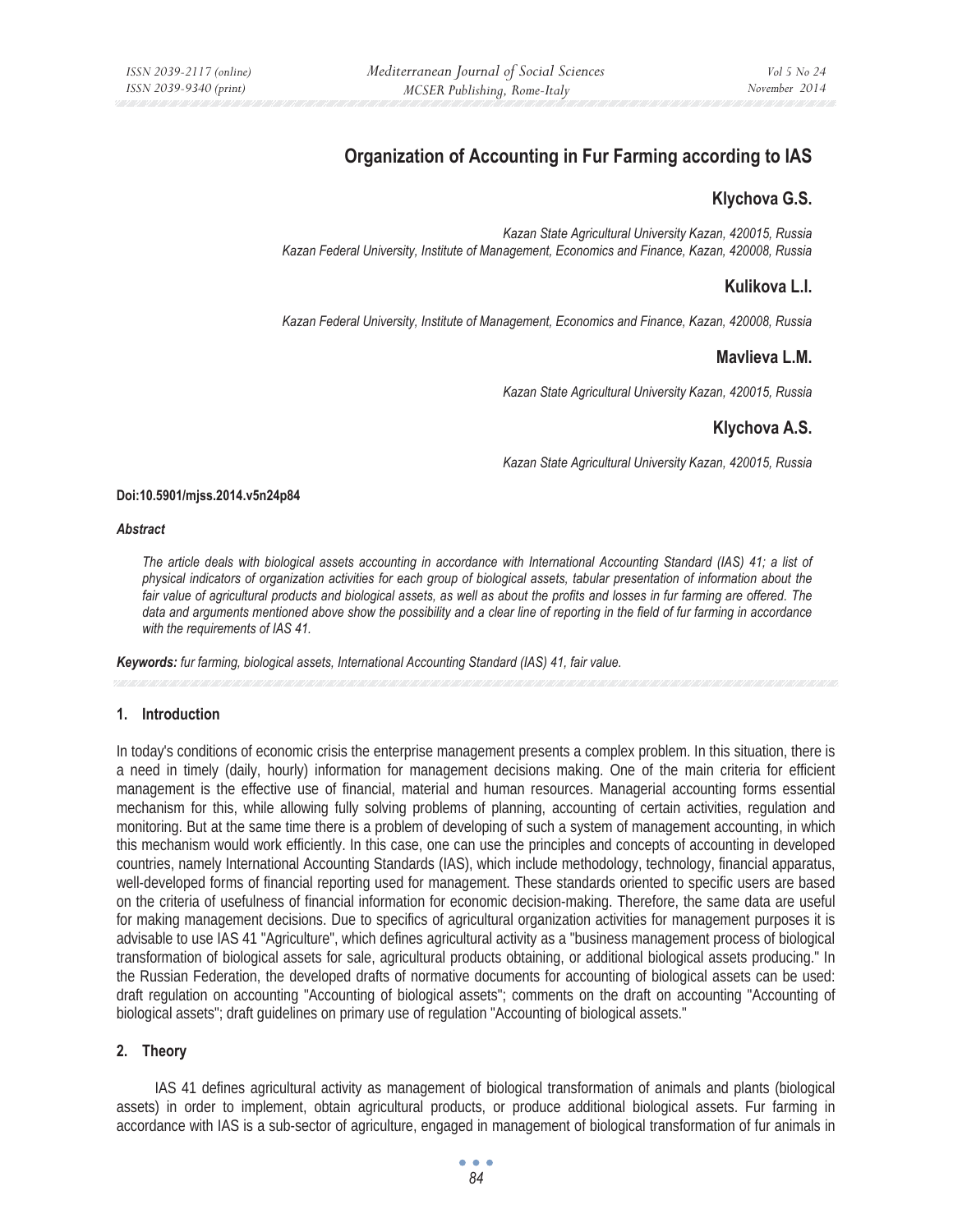| ISSN 2039-2117 (online) | Mediterranean Journal of Social Sciences | Vol 5 No 24   |
|-------------------------|------------------------------------------|---------------|
| ISSN 2039-9340 (print)  | MCSER Publishing, Rome-Italy             | November 2014 |

order to implement the farmed products (live animals, skins, meat and manure), get farmed products (skins, meat and manure) or get additional number of animals (progeny obtaining).

IAS 41 establishes order of biological assets accounting during the period of growth, degeneration, production and reproduction, as well as the order of agricultural products initial assessment at the point of their collection.

With regard to fur farming, IAS establishes the accounting treatment of fur animals (rabbits) during growth of young animals; degeneration - mortality, poor development, diseases, mechanical damage of the fur of live animals, etc.; production in fur farming, which partly coincides with growth of animals, in another part the production concerns the offspring of fur-bearing animals. The accounting treatment for production in this case refers specifically to the offspring. The reproduction also concerns the offspring of animals. The requirement of IAS 41 to evaluation of animals from the time of initial recognition and until the beginning of slaughter: the assessment should be carried out at fair value less estimated point-of-sale costs, except in cases, where at the time of initial recognition the fair value cannot be determined with sufficient reliability.

IAS 41 regulates the issues of state subsidies of agricultural activity.

According to IAS 20, "government subsidies are state aid in the form of transfers of resources to a company in return for compliance in the past or in the future to certain conditions relating to the operating activities of the company. The state subsidies do not include such forms of government assistance which cannot be reasonably estimated, as well as such transactions with the state, which do not differ from the normal course of trade". The government grants have one special feature - different conditions for granting subsidies can be set in each case.

In this regard, IAS as a whole (in particular, IAS 20 and IAS 41) does not focus attention on the possible conditions for granting subsidies. The main emphasis is made on the time of recognition of subsidies accounted for, namely, for the moment of recognition of the subsidy is taken the moment, when the grant becomes subjected to the receipt.

IAS 41 should be applied in the process of accounting for the following objects of fur farming in the cases, where they relate to agricultural activity: adult fur-bearing animals and rabbits, fur-bearing animals and rabbits for breeding, the offspring of fur animals and rabbits - as the biological assets; adult fur animals and rabbits at the time of slaughter, raw skins, raw meat of animals at the time of its getting, manure at the time of its getting - agricultural products at the time of its collecting; government subsidies for fur farming (rabbit farming) of both federal and subjects of the Federation.

The process of killing and removing the skins, as to its meaning, corresponds to the process of harvesting, the order of which is determined by IAS 41.

IAS 41 defines the collection of agricultural products as "detachment of products from biological asset or cessation of life of biological asset ". The process of killing and removal of skin is usually called the slaughter of animals, in this regard, the process of harvesting in accordance with IAS 41 for fur farming should be considered as the slaughter of animals. In domestic practice of fur farming, there is a clear division between slaughtering and primary processing of skins. In this regard, the primary processing of skins is already related to the processing of agricultural products in terms and concepts of IAS 2.

According to IAS 41 "biotransformation consists of processes of growth, degeneration, production and reproduction, resulting in qualitative or quantitative changes in a biological asset" and "Group of biological assets is a set of similar animals or plants".

The group of "homogeneous" biological assets should include fur-bearing animals and rabbits as technologically and historically developed sub-sector of human activity.

IAS 41 regulates the issues of accounting and reporting of only process of artificial breeding of animals and rabbits and does not address obtaining products of fur-bearing animals as a result of trade - the collection as a result of hunting. With regard to fur farming, biotransformation of fur animals consists of the processes of growth, degeneration and reproduction, resulting in quantitative and qualitative changes of fur-bearing animals.

The degeneration according to IAS 41 is defined as "a decrease in the number of animals and plants or deterioration of their quality characteristics." Degeneration for fur farming is a potential deterioration of skins of animals as a result of disease or mechanical damage to the body of animal or reduction in the number of animals due to mortality. As a result, recitation or decrease in fair value of potential skin occurs. Valuation issues of farming products obtained in conditions of degeneration are fully regulated by IAS 41.

To determine the financial result, IAS 41 requires the implementation of procedures for recognition and assessment of a biological asset, as well as products obtained from biological asset.

With regard to fur farming, IAS 41 in paragraph 10 determines that a company should recognize a biological asset - live fur-bearing animals or agricultural products - raw materials and carcasses when:

1. The company monitors the asset as a result of past events. It is about getting the offspring of fur animals at the farm and its growth. Also the live fur-bearing animals may be acquired - in this aspect, they are also accepted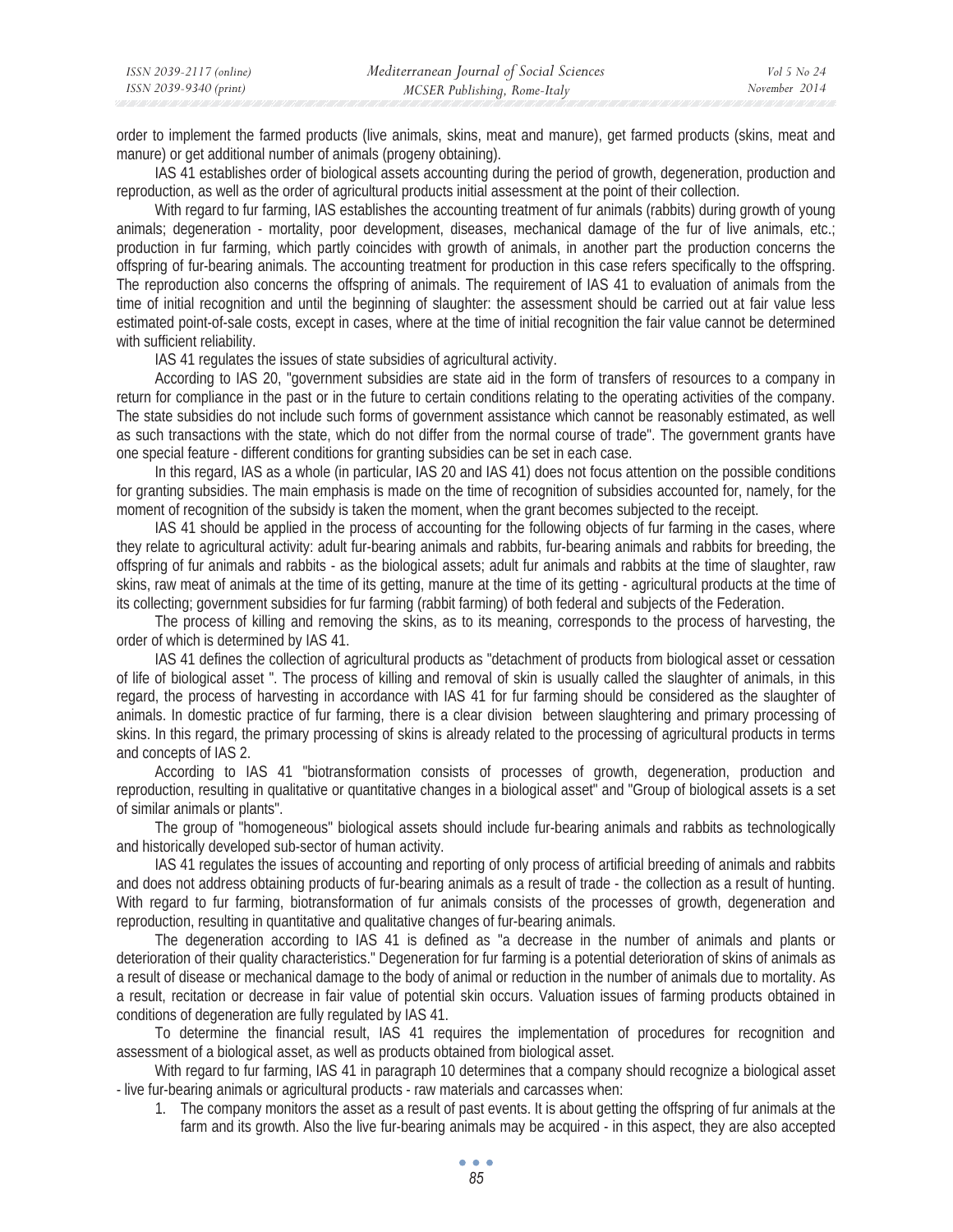for admission according to this requirement. Since in this paragraph is mentioned just the asset, regardless of whether it is biological or otherwise, under its requirements fall raw pelts of fur-bearing animals and carcasses produced on the farm or taken from the public and other producers for further processing and sales.

- 2. There is a likelihood of company's future economic benefits from the asset. Here we are talking about the concepts of products and goods. In fur farming, the products are raw skins and carcasses of animals, the commercial products are also raw skins and carcasses of animals. However, for agriculture, as it is known, the concept of level of marketability is characteristic one, which shows the share of products for sale in the total volume of products. That part of products manufactured, which is due to technological reasons will not be directed to the sale, and will be used for other purposes, which, in turn, will contribute to the production of additional marketable products - getting future economic benefits must still be recognized for accounting in accordance with the requirements of this item of IAS 41. Such products may include the carcasses of animals that will serve as feeding stuff for animals, nutria carcasses sent to the canteen of the company for preparation of meals paid, natural payment in the form of fur farming products. Fur farming products do not covered by this item, they are consumed in the company for personal use without payment. This could include a free lunch (prepared only from the carcasses of rabbits and nutria), free distribution of carcasses (to workers, villagers, etc..), raw skins of animals, intended to be used as gifts, i.e. everything, that in no way attracts the potential investors because does not give direct future economic benefit (although these positions may be considered as expenses of the organization).
- 3. Fair value or cost of the asset can be evaluated reliably. If it is impossible to determine the fair value, domestic regulatory and methodological framework, in case of its compliance and maintaining appropriate records, adjusted to the requirements of IAS 41, makes it possible to determine on a reasonable basis the cost of furbearing animals and products of fur farming. Algorithm for estimating the offspring of fur animals at initial recognition. If it is possible to sell the pelt of a newborn puppy of this type of fur-bearing animals, then these puppies should be valued at the last price of the transaction or at the announced price for such a skin on the market plus the price for the sale of the puppy carcass less estimated selling expenses. Puppy carcass can be evaluated at the price of similar products purchased by the company for food of fur-bearing animals, for example, chicken carcasses. If one cannot sell the skin due to lack of physical qualities of the skin (small size, weak pubescence, etc.) and, consequently, lack of market, the puppies should be valued at standard cost less accumulated depreciation and any impairment losses.

The standard cost in this case is calculated as 50% of expenditures (excluding depreciation) for maintenance of the whole herd of young animals of this species to the point where the physical parameters of the puppy already allow the use of its skin for sale divided by the number of puppies. The amount of expenditures is taken on the basis of historical data corrected for inflation. The moment of costing when the physical parameters of the puppy already allow the use of its pelt for sale must be considered fundamental in contrast to the method proposed in the national guidelines.

By the end of production cycle of fur animals growing at the time of slaughter the skins in any case must be evaluated at fair value. According to IAS 41, regarding the production of fur farming (agricultural products) assessment should be carried at fair value established at the time of animals slaughtering (harvest) less the estimated selling expenses. Such estimation is the cost of production of fur farming as of the date when application of IAS 2 "Inventories" begins. Based on the technology of slaughter the date of collection of fur farming products (crop) and the date of application of IAS 2 "Inventories" should be considered as coincident.

To facilitate the determination of fair value IAS 41, paragraph 15 provides guidance: "The fair value of a biological asset or agricultural product is easier to define, if to group the biological assets or agricultural products according to background characteristics, such as age or quality. The company chooses the basic characteristics on the basis of those used in the market as the basis for pricing".

Fur farming is characterized by the following group of products: by type of animals: mink, sable, arctic fox, fox, etc.; by color attributes, for example, minks have the following color groups: brown, mahogany, pastel, light brown, pearl, palomino, white, silver, blue, sapphire, black corduroy etc.; by size, in different fur exchanges there are various approaches to estimating the size; by quality.

According to IAS 1, paragraph 54, information about the value of biological assets should be reported in the balance sheet as a separate line.

IAS 1, paragraphs 66 and 67, permit (commit) the division of the article "biological assets" into subclasses or in balance, or in the notes to the balance sheet. In reporting of organizations involved in fur farming, it is advisable to allocate at least two sub-items: the value of biological assets - fur and rabbit farming; the value of biological assets - other branches of agriculture. Such division of articles of biological assets is significant for potential consumers of information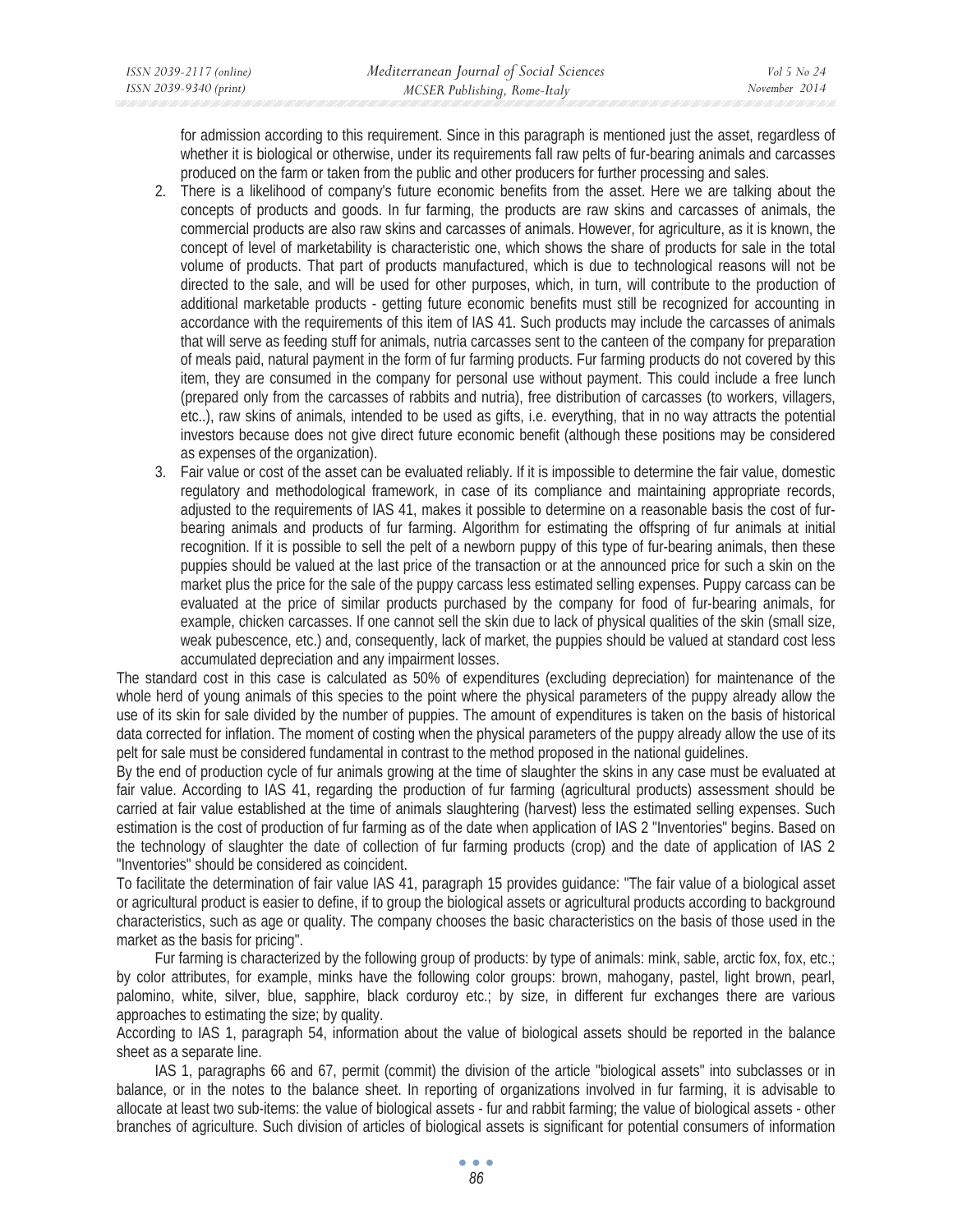about activities of organization dedicated to fur farming, since it clearly separates value of biological assets related to fur farming and the value of biological assets related to other branches of agriculture, which the organization is engaged in.

# **3. Results**

IAS 41 does not provide accurate list of groups and classification features of biological assets, leaving this procedure to organizations. In this case, the organization must disclose the principles underlying the classification used. We recommend the groups of biological assets for fur farming, as to which it is necessary to form information in financial accounting prepared in accordance with IAS.

**Table 1:** Groups of biological assets for fur farming presented in accordance with IAS 41

| Kinds of biological assets |                | Groups of assets of fur farming | fur animals groups as to types |     |           |       |
|----------------------------|----------------|---------------------------------|--------------------------------|-----|-----------|-------|
|                            | <b>Bearers</b> | main herd                       | Mink                           | Fox | Arcticfox | Sable |
| Mature<br>Consumed         |                | Animals for slaughter           | Mink                           | Fox | Arcticfox | Sable |
|                            |                | Sperm                           | Mink                           | Fox | Arcticfox | Sable |
| Not mature                 |                | Foals in growing                | Mink                           | Fox | Arcticfox | Sable |

In paragraph 46, IAS 41 establishes the requirement about disclosure of positive performance of organizations for each group of biological assets. With regard to fur farming it is necessary to disclose physical indicators shown in table 2. This list of physical indicators is essential and largely determines cost valuations in fur farming industry, both current and projected ones, which is important for consumers of financial accounting prepared in accordance with IAS.

**Table 2:** Physical indicators of fur farming disclosed in accordance with IAS 41

|                                  | Physical indicators                                                                                 |            |                                                                          |       |  |  |
|----------------------------------|-----------------------------------------------------------------------------------------------------|------------|--------------------------------------------------------------------------|-------|--|--|
| Groups of physical<br>indicators | <b>Mink</b>                                                                                         | <b>Fox</b> | Arctic fox                                                               | Sable |  |  |
|                                  | biological assets                                                                                   |            |                                                                          |       |  |  |
| Main herd                        | livestock, total mass, mode of mass, color groups, type of hair (long, short)                       |            |                                                                          |       |  |  |
| Animals to slaughter             | livestock, total mass, mode of mass, color groups, type of hair (long, short)                       |            |                                                                          |       |  |  |
| Young animals in                 | Age, livestock, total mass, mode of mass, color groups, type of hair (long, short)                  |            |                                                                          |       |  |  |
| growing age                      |                                                                                                     |            |                                                                          |       |  |  |
| Agricultural products            |                                                                                                     |            |                                                                          |       |  |  |
| Sperm                            | Number of pellets or polypropylene straws with their volume in milliliters and the estimated number |            |                                                                          |       |  |  |
|                                  | of motile sperm cells after thawing.                                                                |            |                                                                          |       |  |  |
| Crude skin                       |                                                                                                     |            | Number of units divided into color groups and type of hair (long, short) |       |  |  |
| Carcasses                        | Food and feed (amount in centers)                                                                   |            |                                                                          |       |  |  |
| Manure                           | Quantity in tones                                                                                   |            |                                                                          |       |  |  |
| By-product (fat etc.)            | Quantity in centers                                                                                 |            |                                                                          |       |  |  |

When correlating mode of mass with average value of mass of fur animals, one can judge on uniformity of herd and thus, more objectively to evaluate the health of animals and predict future cash flows. In addition, mode is more objective measure than the arithmetic mean. Its inclusion is due to the fact that it is necessary to assess the nutritional state of animals, and in this case for all sex and age groups. This is the important indicator, since, for example, for broodstock the excessive fatness and underweight greatly determine fertility, and for animals in growth fatness determines the potential size and quality of skin, which the price depends on.

Based on the requirements of paragraphs 40 and 48, according to IAS 2, tabular representation of the fair value of agricultural products and biological assets, as well as the financial results in terms of fur farming will be as follows.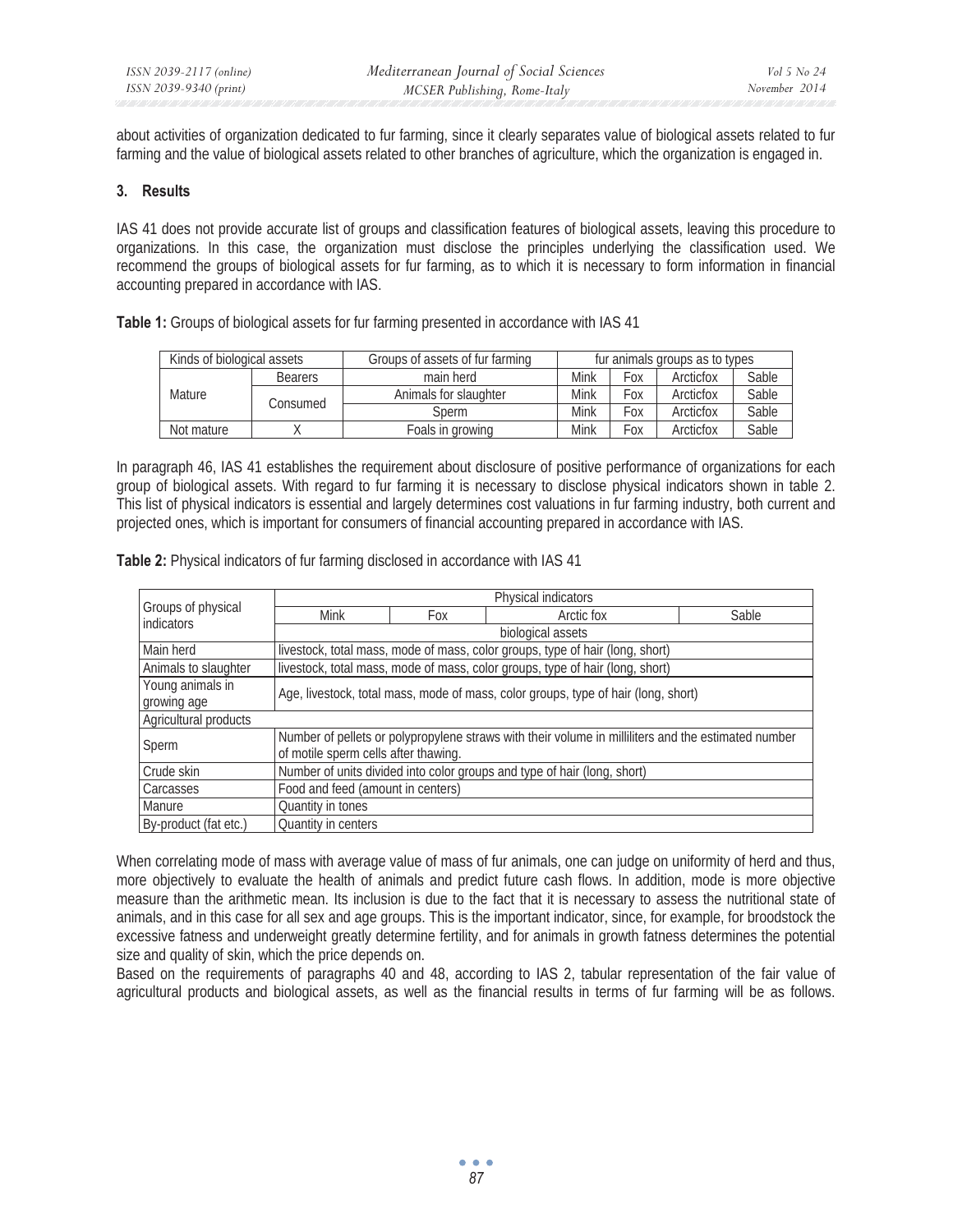**Table 3:** Fair value, profits and losses of fur farming (fragment of report on financial results for fur farming, drawn up in accordance with the requirements of IAS 41 and IAS 2 for \_\_\_ quarter of 20xx, ths, rub.

| Indicators                                                                   | Line code | At the<br>beginning of | movement of cost for the<br>current period |                           | At the end |             |
|------------------------------------------------------------------------------|-----------|------------------------|--------------------------------------------|---------------------------|------------|-------------|
|                                                                              |           | the period             | income<br>(growth)                         | expenditure<br>(decrease) | of period  | Change      |
| Fair value<br>total(2110+2120+2200+2210+2220+2230+2240)                      | 2100      | 49539                  | 103043                                     | 37663                     | 114919     | 65380       |
| Of main herd                                                                 | 2110      | 19992                  | $\Omega$                                   | 157                       | 19835      | $-157$      |
| young in growing                                                             | 2120      | 29397                  | 83119                                      | 19506                     | 93011      | 63613       |
| of them slaughtered total (2131+2132)                                        | 2130      | $\theta$               | 19573                                      | 19573                     | $\Omega$   | $\mathbf 0$ |
| including adult animals                                                      | 2131      | $\theta$               | 157                                        | 157                       | $\theta$   | $\Omega$    |
| young                                                                        | 2132      | $\theta$               | 19416                                      | 19416                     | $\theta$   | $\Omega$    |
| fair value of pelts                                                          | 2200      | $\Omega$               | 18447                                      | 18000                     | 447        | 447         |
| Carcasses obtained                                                           | 2210      | 1195                   | 1127                                       | $\theta$                  | 2321       | 1127        |
| Of Manure                                                                    | 2220      | 150                    | 350                                        | $\theta$                  | 500        | 350         |
| deaths                                                                       | 2230      | (10)                   | (90)                                       | $\mathbf 0$               | (100)      | 90          |
| sperm                                                                        | 2240      | $\Omega$               | $\Omega$                                   | $\theta$                  | $\theta$   | $\Omega$    |
| Sales of raw skins (revenue, profit) total from the<br>beginning of the year | 2300      | 20100                  | 18000                                      | X                         | 38100      | 18000       |
| Expenditures (total cost)                                                    | 2400      | 18150                  | Χ                                          | X                         | 37950      | 19800       |
| Estimated marketing costs on the sale of assets<br>related to line 2100      | 2410      | 4000                   | 1004                                       | 4                         | 5000       | 1000        |
| Profit according to IAS 41<br>$(2100+2300-2400-2410)$                        | 250       | 48684                  | X                                          | X                         | 111263     | 62580       |
| Profit according to Russian accounting standard<br>$(2300 - 2400)$           | 260       | 1950                   | X                                          | X                         | 150        | $-1800$     |

The information in this table reflects the schematic representation of the statement of financial performance in fur farming drawn up in accordance with IAS 41 and IAS 2. However, this scheme has a practical value and can be used in preparing financial accounting in accordance with IAS unchanged, respectively, adding the accounting data on other areas of the organization.

Let us consider Table 3 line by line.

Line 2100 reflects the fair value of minks of all age groups based on the fair value of skins, carcasses, manure and cost of cattle loss, from which it is impossible to obtain the potential revenue (fallen animals, from which there is no way to get skins and carcasses suitable for further use). In lines from 2110 to 2130 the fair value is reflected in accordance with IAS 41, based on the fair value of live animals (plus the cost of the skins of carcasses) and sperm. Expenditure in lines 2120 and 2130, column 5, is the cost (in fair evaluations) of live animals going to slaughter, and unused cattle loss. Correspondingly, these figures form the data as to lines from 2130 to 2131 and line 2230 column 3.

In lines from 2130 to 2132 the fair value of slaughtered animals is reflected. It should be noted here that the value of slaughtered animals includes in sum the fair value of skins and carcasses.

Lines 2131 and 2132 decrypt line 2130.

In line 2230, "Mortality" the value of mortality is shown, provided that it is impossible to use the carcasses and skins of dead animals. In table 3, in line 2230, column 5, further movement of the value of mortality is not shown in order to maintain the consistency of formation of column 6. In practice, this cost is included in expenditures and in the above calculations is also taken into account in the expenditure.

In line 2200 there is reflected the income of animals skins in stock at the cost of 18,447 thous. rubles (column 4), which is calculated as difference between the value of slaughtered mink (line 2130 column 5) and the value of carcasses (line 2210 column 4). Also in line 2200 is reflected the expenditure (column 5) of skins from reserve to implementation at cost of 18,000 thous. rubles. The result is that in store is left the amount of skins for 447 thous. rubles (column 6), which passes into the following periods.

It is necessary to take into account that the estimated fair value of sales sent to the reserve and attributed to the cost, in Table 3 is made according to prices at the moment of time, relating to the end of \_\_\_ quarter of 20xx. In other words, the table takes into account the principle of revaluation of assets at the time of reporting, nominated in accordance with IAS.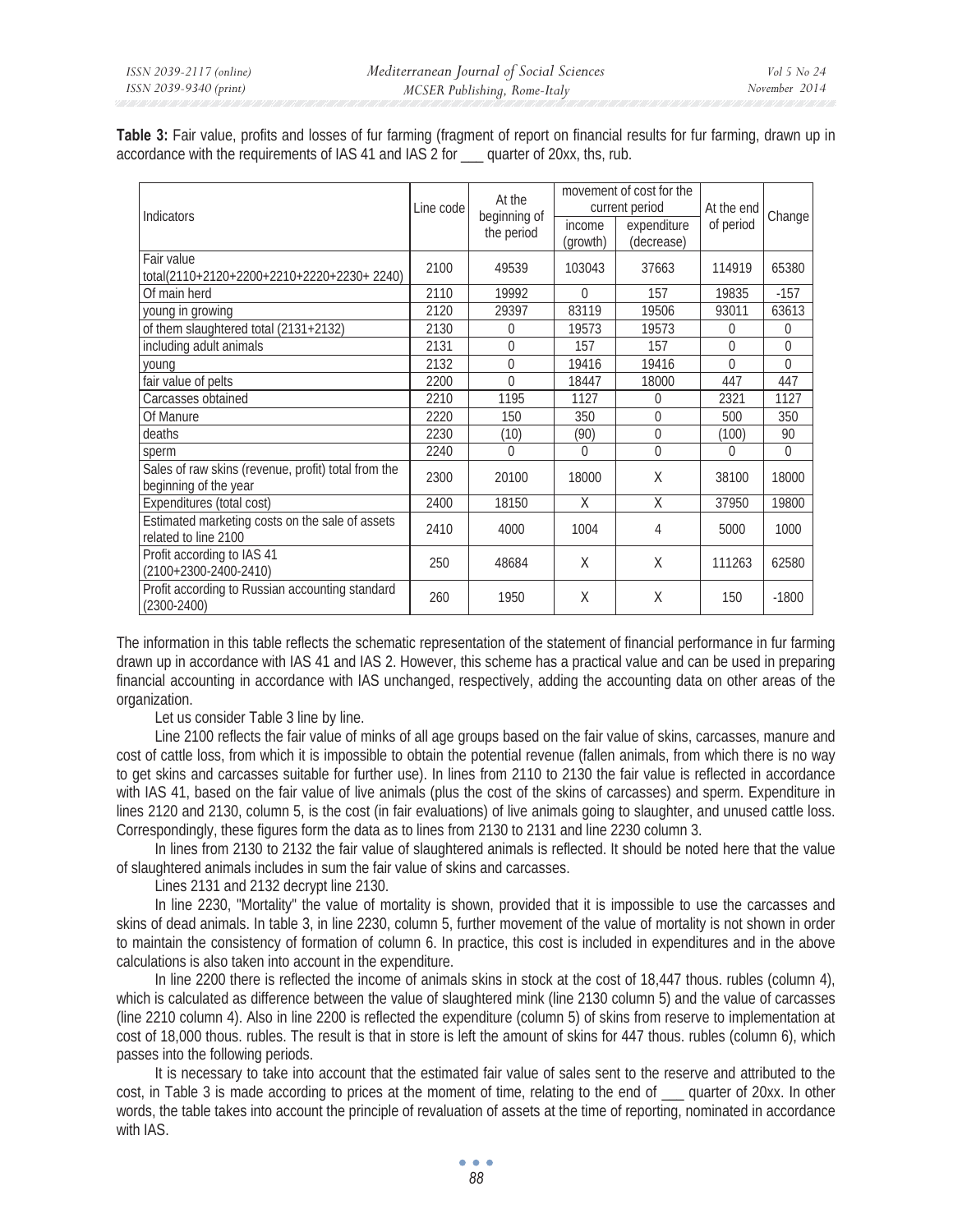| ISSN 2039-2117 (online) | Mediterranean Journal of Social Sciences | Vol 5 No 24   |
|-------------------------|------------------------------------------|---------------|
| ISSN 2039-9340 (print)  | MCSER Publishing, Rome-Italy             | November 2014 |

Line 2300 reflects the proceeds from the sale of skins, cumulative from the beginning of the year at the beginning and the end of period, as well as the current period. In this line the estimation of the fair value corresponds to IAS 18.

Proceeds from the sale of manure and carcasses may also be present, which should be reflected appropriately in this report. However, in the conventional example, these products are not implemented to the side, so revenue from it is not reflected, but in lines 2210 and 2220 the fair value is simply shown. Lines 2210 and 2220, column 5, do not show further movement of value of carcasses and manure in order to maintain the consistency of formation of column 6.

In practice, the carcasses completely go to be eaten by animals, and their cost is included in the full cost of products of farming (included in line 2400). In the analysis it should be taken in mind that the cost of carcasses presents in the valuation of live animals and deduction of the total cost from the fair value of fur-bearing animals, in which is also present the value of carcasses, we have mutually compensating values. From economic point of view, this means savings on feed of its own production.

In line 2400 the full costs associated with growth and sale of minks are reflected. In this example, we do not concentrate on registering the report on profits and losses in the accepted format, focusing on IAS 41 and IAS 2. Therefore, the known articles of expenditures (depreciation, administrative expenses and so on.) are not mentioned in Table 3.

The line 2410 reflects the expected marketing costs associated with possible sale of all assets of mink farming. This item is included on the basis of requirements of IAS.

Line 2500 reveals profit according to the requirements of IAS as the sum of the fair value of minks (sperm, adult animals and young), skins left, manure, carcasses and raw pelts sold minus the total expenditures.

For comparison the line 2600 reveals profit according to Russian accounting standards as the difference between the proceeds from the sale of raw skins and full expenditures.

The form of Table 3 brings together a number of possible reporting forms, which should clarify the statement of profits and losses of fur farming industry, which follows from IAS, in general, and IAS 41, in particular. Columns "income" and "expenditures" of Table 3 are intended to make clear changes in the fair value of the assets of fur farming at the end of the reporting period compared to the beginning of the period, so they are given in the table. In practice, the movement of cost for the period may be reflected in a separate report form similar to that shown in Table 3.

The data and arguments mentioned above show the possibility and a clear line of reporting in the field of fur farming in accordance with the requirements of IAS 41.

# **4. Conclusions**

In the current economic environment, both external (financial) and internal accounting reporting are the main sources of information for assessing the solvency and creditworthiness of potential business entities, management decision-making in evaluation and optimization of structural units, business processes, and other segments of agricultural organization.

Using this information in the field of supply, the selection of suppliers and contractors is made, the ways of transporting and delivery of raw materials, components, semi-finished products to the organization and directly to the production units are determined. Biological assets from the investor's perspective as a user of accounting data require special user skills, that is, the rules of evaluation and recognition in reporting, in view of their special economic function as a property that cannot serve as collateral for obligations of the company, when its financial position corresponding to the principle of continuity of operations, but for this it is a major potential of profitability of appropriate enterprises. On this basis, a possible way to improve the content of accounting reporting in Russian agricultural enterprises should be adaptation of method of biological assets accounting, determined by international accounting standards, with a view to the possibility of its use in Russian accounting practice.

#### **References**

Alborov R.A. Accounting for biological assets at the fair value in accordance with IAS 41 "Agriculture" / R.A. Alborov, S.M. Kontsevaya, E.V. Fastova // Economy of agricultural and processing enterprises - 2007. - №1. - P. 33-39 (in Russian)

Vakhrushina M.A. International Accounting Standards: textbook / M.A. Vakhrushina // M .: Read Group, 2011 - 656 p. (in Russian).

Klychova G.S, Expenditure accounting and calculation of fur farming production cost / G.S. Klychova, A.R. Zakirova, A.S. Klychova - Kazan: Center for Innovation Technologies, 2012 - 156 p. (in Russian).

Klychova G.S. Accounting for financial results of agricultural organizations in accordance with IAS / G.S. Klychova, M.M. Zalaltdinov, M.A. Zyabbarov. - Kazan: Kazan University Press, 2005 – 159p. (in Russian) .

Kozmenkova S.V. Features of application of IAS 41 "Agriculture" in Russian practice of Accounting and Reporting / S.V. Kozmenkova, E.N. Shatina // International accounting. - 2010. - № 16 (148). - P. 2-7. (In Russian).